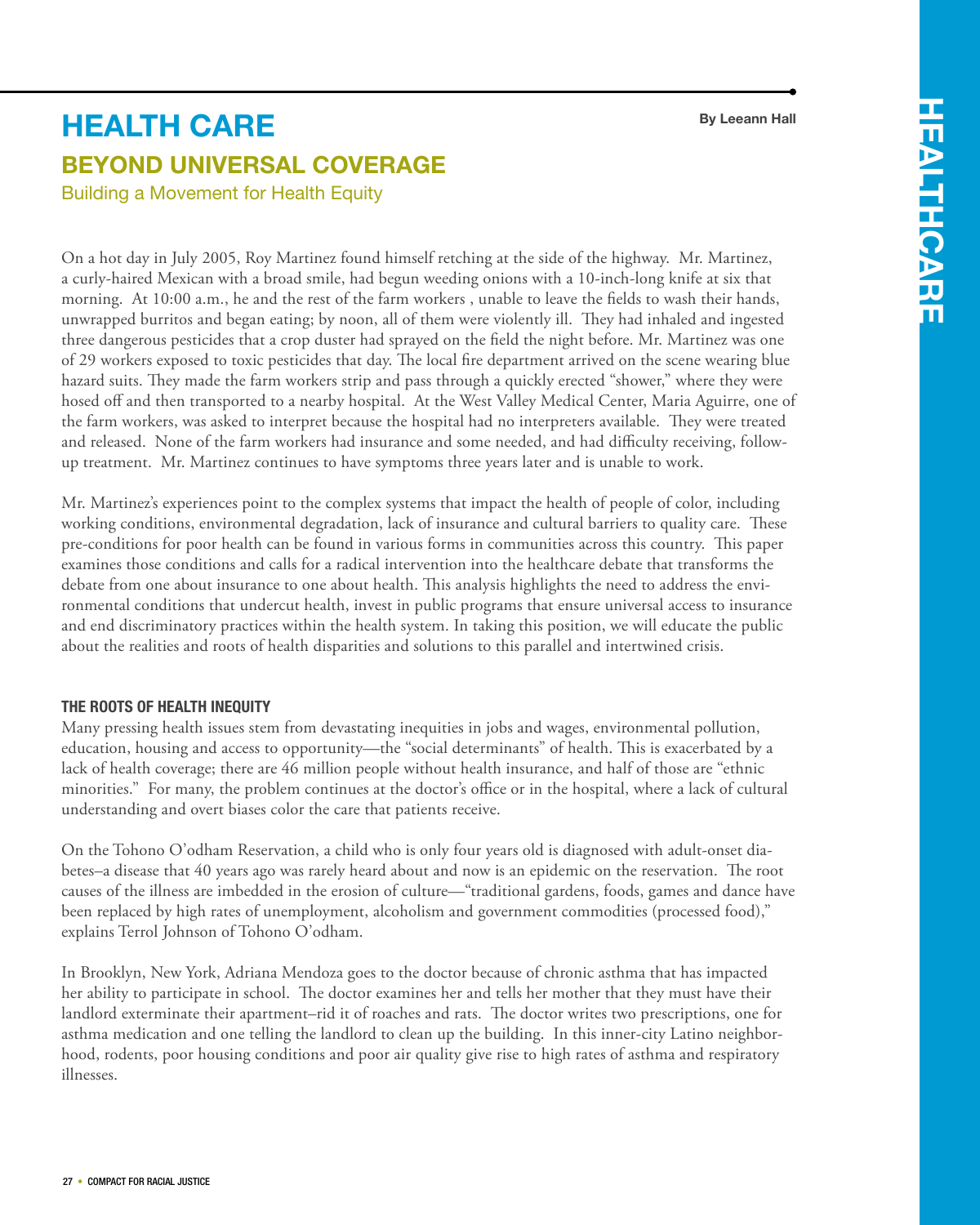A senior citizen who is a monolingual Korean speaker in Los Angeles falls in a hospital and complains of pain– *apah*. The staff asks her husband, who also has limited English skills, what that means; they are told "pain" and give her medication. A week later, they discover that she has an infection in her arm that has traveled to her blood stream. This infection, complicated by diabetes, results in her death. Had there been adequate interpretation services, which are mandated by federal law, her death would have been preventable. These services are desperately lacking in many medical facilities.

As a result, people of color are more likely to die younger and to be treated worse—or not treated at all—by the U.S. medical system. Black and American Indian infants are more likely to die in every income bracket. Likewise, diabetes is higher among Blacks and Latinos, and increases people's chances of dying from stroke and heart disease. And the list continues with obesity, cancer outcomes and other diseases (Kaiser: Minority Health Update). Simply put, racism in daily life makes people of color ill, and an unequal healthcare system results in inadequate care and shortened life expectancy.

### **Putting the Picture Together**

The complete story is surfaced by understanding the complex interplay between health coverage (insurance\_ public and private), the delivery system and the environmental backdrop that shapes our health. In the Idaho farm workers' story, it was clear that institutions—in this case the hospital's lack of interpretation services created a significant barrier to care. The pesticide spraying that created an unhealthy working environment (and environment for those living in the area) represents the broader systems—including food, environment, housing and transportation—that are degraded, creating unhealthy communities and community members. These problems are further compounded by a broken private healthcare system, the failure of which leaves millions of people, including the farm workers, uninsured.

Dr. Steven Woolf has pointed out that equalizing mortality rates between Blacks and whites would have saved five times as many lives as all the advances in medical technology saved between 1991 and 2000. He challenges us to reverse the trend by "reconsider[ing] the prudence of investing billions of dollars in the development of new drugs and technologies, while investing only a fraction of that amount in the correction of racial disparities in health." (Woolf 2004).

#### **Building a New Healthcare System**

It is clear that to improve our health, we as a society must invest in a new approach to healthcare. The first solution is to recognize that healthcare is not a commodity that should be sold on the private market to only those who can afford it or are lucky enough to have the "good jobs" that provide it. Access to medical care and the prescribed remedies (whether it be drugs or extermination of roaches and rats in your home) should be available to everyone who needs it.

The foundation of this vision is built on national healthcare reform. The politicians need to turn their heads away from the insurance companies and toward the communities and listen to what is needed. Bold action is needed to make a public—yes, government-sponsored—health insurance option available to everyone regardless of employment status, race, income or immigration status. This program must have a rich benefits package addressing all of our health needs from birth until death. This system needs to provide people the healthcare they need when they need it. From a racial justice lens, we need to read the fine print to ensure that covering everyone includes immigrants, regardless of status, and ensures full funding of Indian Health Services. The national coalition Health Care for America Now! is promoting just such reform. Their efforts are structured around a set of principles against which legislation can be evaluated.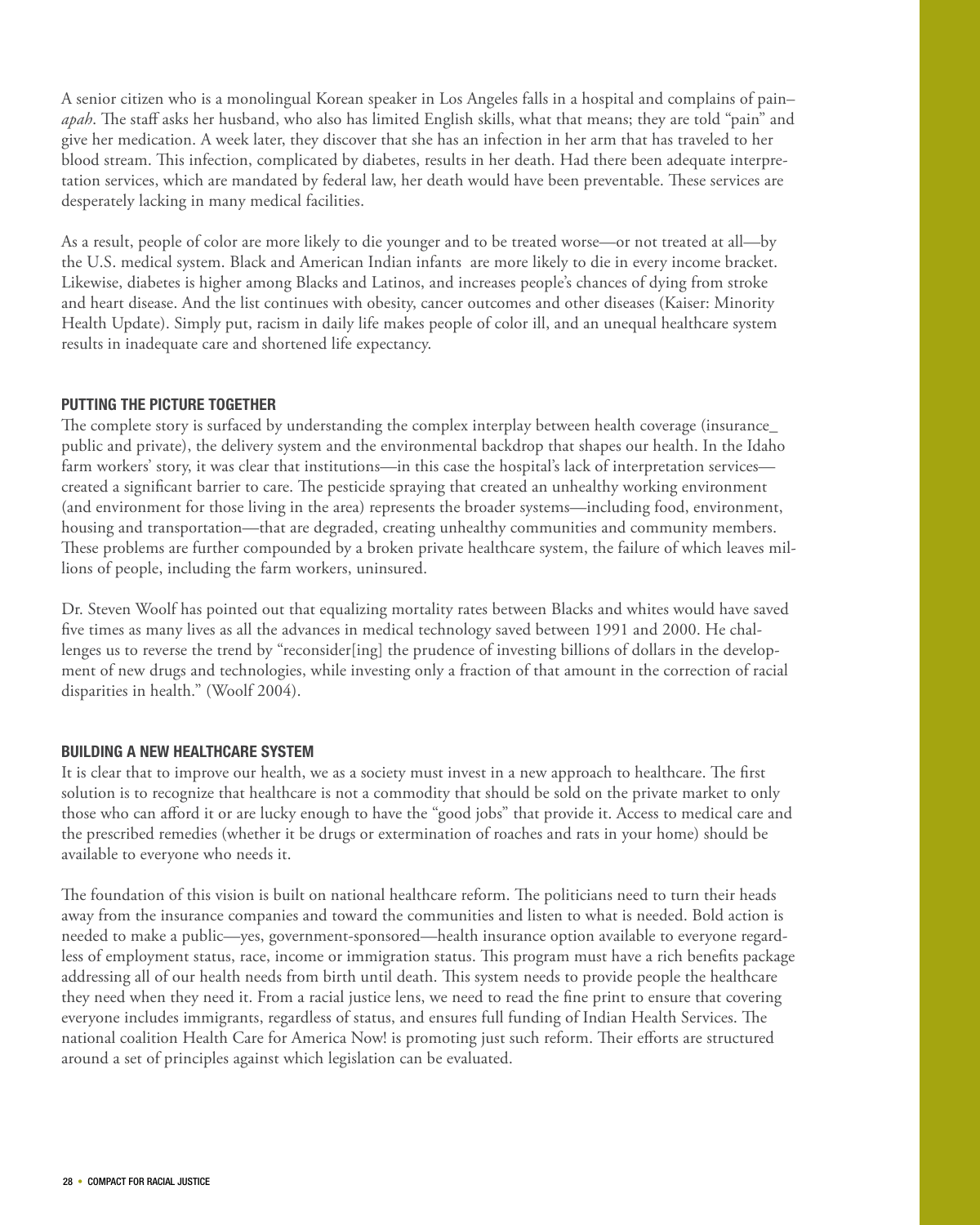Although ambitious, national healthcare reform alone will not result in healthier communities and unbiased care. We need to take on the underlying causes and ensure that there is unbiased, culturally appropriate care.

## **Local Organizing Highlights Promising Directions**

The organizing campaigns led by American Indian communities in Arizona, Latino immigrants in the Northwest and Korean workers in Los Angeles offer just a few examples of the seeds of change growing across the country.

Terrol Johnson, a member of the Tohono O'odham Nation, is walking from Bar Harbor, Maine to southern Arizona to highlight how a return to cultural roots can be part of the remedy for the health crisis facing his community. "Type 2 diabetes is epidemic in my community," he says, adding that the root causes of the illness are imbedded in the erosion of his culture. "Traditional gardens, foods, games and dance have been replaced by high rates of unemployment, alcoholism and government commodities (processed food)."

Terrol has led a community project to bring back health by returning to traditional ways, including food production and cultural projects. "We have everything we need to create wellness within our communities–our traditional foods, our cultural identity, our land and water, our elders and our youth."

The steps that Terrol is taking to advance his community's health are echoed around the country. Farm workers in Whatcom County, Washington, after realizing that they couldn't afford the food they picked, are now working their own organic farm, selling produce locally and catering events for the community. This approach has improved their diets and health and transformed their relationship with the broader community. The South Central Foundation in Alaska is a nonprofit Indian health corporation that is realizing their vision of health, which emphasizes Indian culture, traditions and empowerment. In doing so, they have seen dramatic improvements in screenings and preventive testing, a reduction in hospitalization rates and improvement in overall health outcomes.

Groups across the country, including the Korean Resource Center, Washington Community Action Network and Idaho Community Action Network, are documenting the issues that poor communities and communities of color are having within hospitals. They are demanding and winning medically qualified interpretation services, multilingual billing practices and signage, access to no-cost or reduced-cost care, and training for staff around cultural issues. In doing so, they are improving the hospitals' knowledge of the communities and cultures, as well as their ability to competently serve these communities.

#### **Action Now**

It is time to build a new health justice movement–to stand up and demand a new approach to our health–that invests in healthier working conditions and communities, guarantees that people get medical attention when they need it and holds itself to a standard of care that is unbiased and culturally appropriate.

Toward this end, we need to:

- Aggressively address the environmental and social conditions that lead to poor health by making investments in living-wage jobs and affordable, healthy housing. Enforce and strengthen environmental justice protections to remediate compromised environments that lead to poor health outcomes. And, implement the use of health impact statements, which, like the environmental impact statement, will evaluate new public policies by asking the question, "Do these changes advance or undercut the health of our communities?"
- Ensure access to care by creating a mandate to revitalize our economy and communities through a massive restructuring of the healthcare system, making available a public insur-